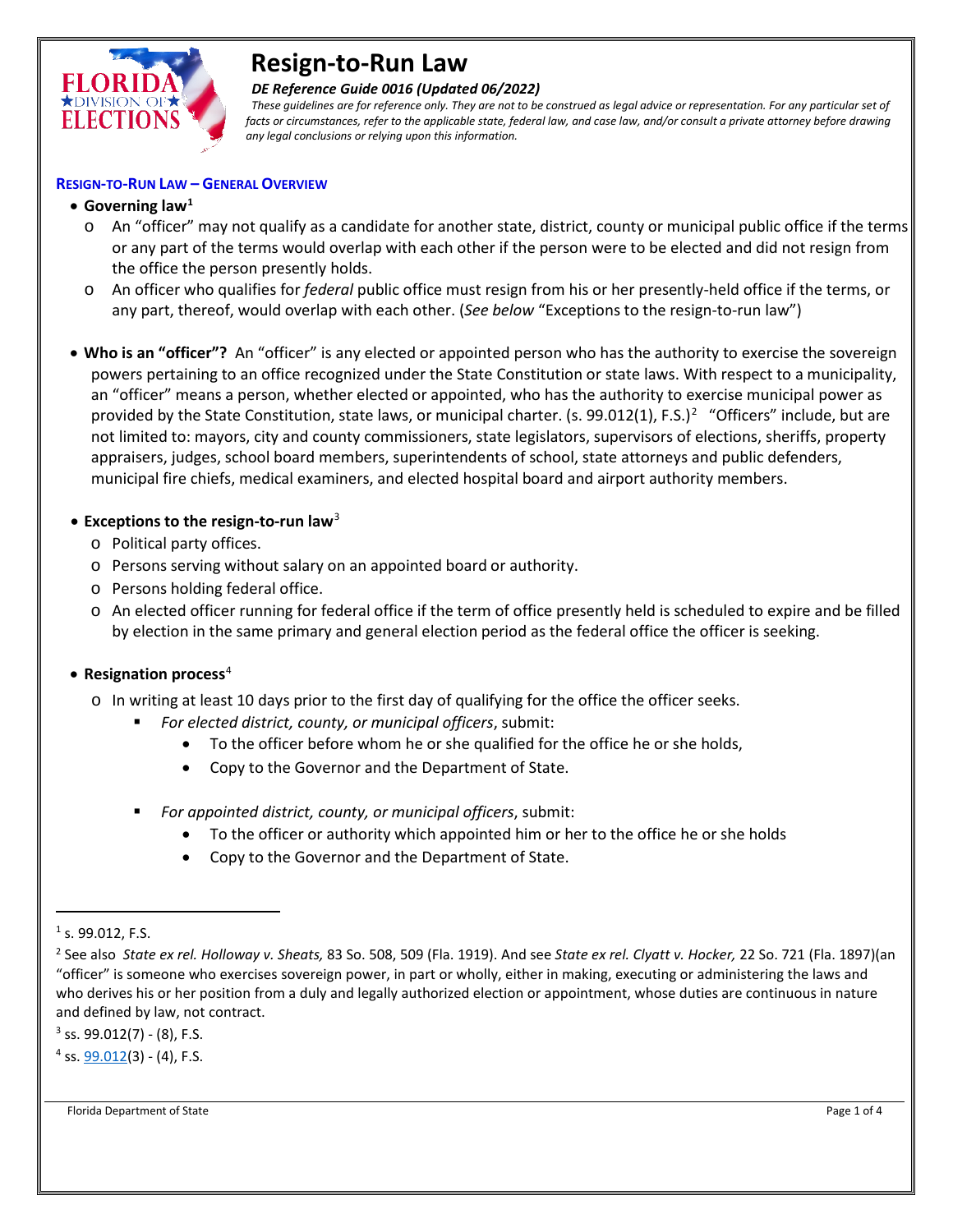- *For all other officers*, submit:
	- To the Governor
	- Copy to the Department of State[.5](#page-1-0)

| <b>Contact Information</b>            |                                                      |
|---------------------------------------|------------------------------------------------------|
| <b>Address for Governor's office</b>  | <b>Address for Department of State</b>               |
| <b>Governor Ron DeSantis</b>          | Donna Brown Chief, Bureau of Election Records        |
| The Capitol                           | Department of State                                  |
| 400 S. Monroe St.                     | R.A. Gray Building, Room 316, 500 S. Bronough Street |
| Tallahassee, FL 32399-0001            | Tallahassee, Florida 32399-0250                      |
| Email: Ron.DeSantis@eog.myflorida.com | Email: ElecRecords@dos.my florida.com                |
| Fax: (850) 921-0733                   | Fax: 850-245-6259 or -6260                           |

- **Effective date of the resignation:** The resignation must take effect no later than the earlier of the following dates:
	- o The date the officer would take office, if elected; or
	- o The date the officer's successor is required to take office.
- **Resignation is irrevocable**. Once submitted, the resignation is irrevocable.
- **Automatic resignations**. An officer who qualifies for **federal** public office, but fails to submit a resignation pursuant to the resign-to-run law constitutes an automatic irrevocable resignation, effective immediately, from the office he or she presently holds.<sup>[6](#page-1-1)</sup> The Department of State is then required to send a notice of the automatic resignation to the Governor. In the case of a district, county or municipal officer, a copy also is sent to the officer before the person qualified if officer held an elective office or the office or authority who appointed the officer.

### **FREQUENTLY ASKED QUESTIONS – RESIGN-TO-RUN LAW:**

- **If someone is a school board member and will not seek re-election at the next general election but intends to qualify to run for state representative, will the person have to submit a resignation under the resign-to-run law?**
	- $\circ$  Yes. Section [100.041,](http://www.leg.state.fl.us/statutes/index.cfm?mode=View%20Statutes&SubMenu=1&App_mode=Display_Statute&Search_String=100.041&URL=0100-0199/0100/Sections/0100.041.html) F.S., reflects that the two-year term of office for a state representative begins upon election and the four-year term of office for a school board member begins on the second Tuesday following the general election. Therefore, if elected as a state representative, the term as a school board member, would not expire until two weeks after taking office as a state representative. This two-week overlap requires the school board member to submit a resignation under the resign-to-run law at least 10 days prior to qualifying as a candidate as a state representative.
- **What can an officer do if he or she missed the deadline for submitting the resignation 10 days prior to the beginning of the qualifying period for a state, county, district, or municipal office?**
	- $\circ$  If the officer still wishes to run for office, the officer may submit a resignation to take effect immediately or to take effect on a date prior to qualifying for office. In this situation, the officer qualifies as a non-officeholder and the "resign-to-run" law does not apply. (s. [99.012\(](http://www.leg.state.fl.us/statutes/index.cfm?mode=View%20Statutes&SubMenu=1&App_mode=Display_Statute&Search_String=99.012&URL=0000-0099/0099/Sections/0099.012.html)3)(g), F.S.) Note: If the officer is a candidate for **federal**  office, the failure to satisfy the 10-day deadline operates as an automatic, immediate and irrevocable resignation from office. (s. 99.012(4)(f)1., F.S.)

# • **Does the "resign-to-run" law apply to subordinate officers, deputy sheriffs, or police officers?**

```
6 s. 99.012(4)(f)1. F.S.
```
 $\overline{\phantom{a}}$ 

Florida Department of State Page 2 of 4

<span id="page-1-0"></span> $5$  ss.  $99.012(3)(e)$  and  $(4)(e)$ , F.S.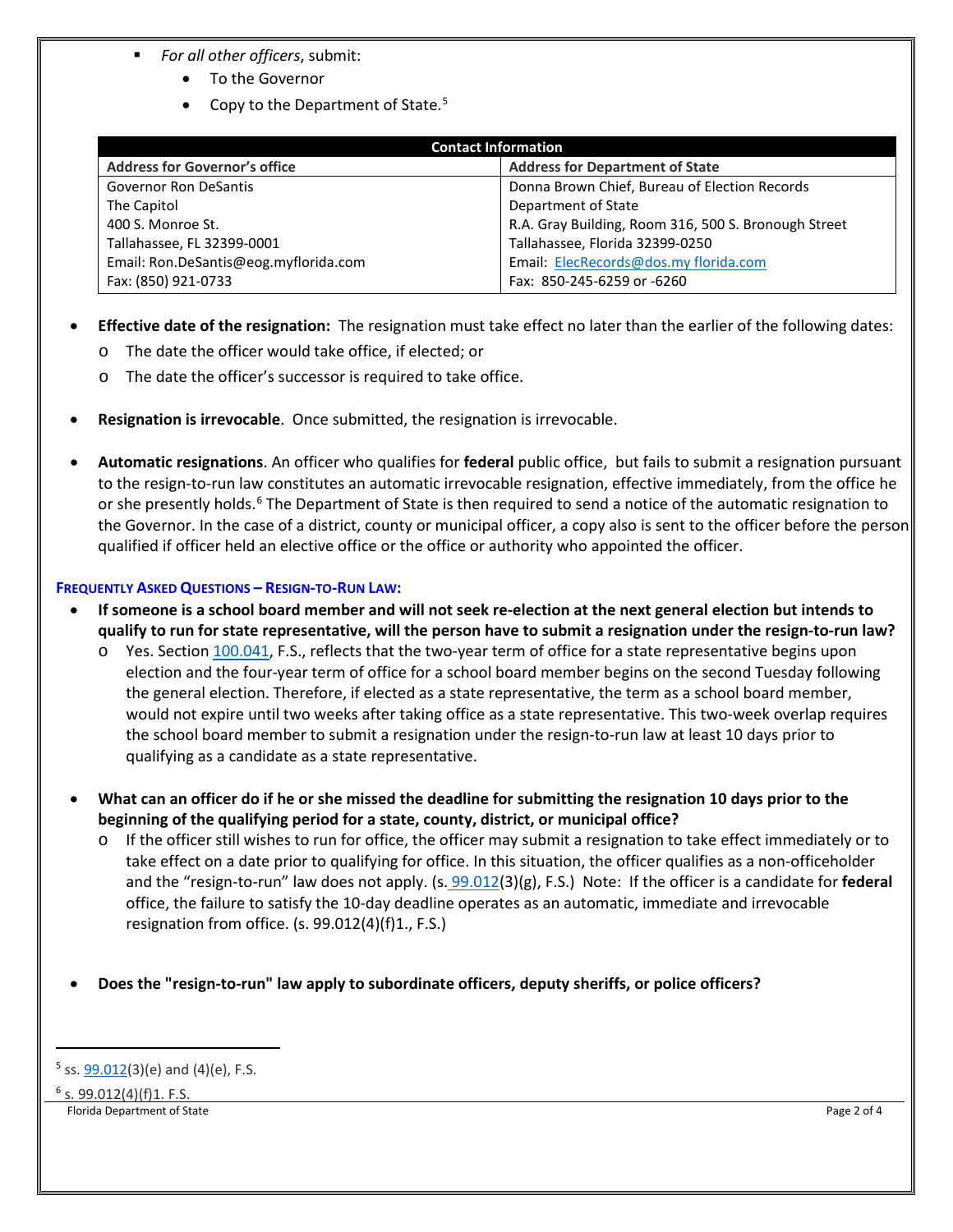- $\circ$  Generally, no, but the law will apply in a limited situation. A subordinate officer, deputy sheriff, or police officer is exempt from the resign-to-run law unless the person is seeking to qualify for a public office which is currently held by "an officer who has authority to appoint, employ, promote or otherwise supervise that person and who has qualified as a candidate for reelection to that office." If the subordinate officer, deputy sheriff, or police officer must resign, the resignation must be effective upon qualifying for the office, not the later times specified above for an "officer."
- $\circ$  So, a deputy sheriff wishing to run for sheriff against an incumbent sheriff would have to resign, but if the incumbent sheriff is not seeking reelection, the deputy sheriff would not have to resign. Also, if a deputy sheriff wishes to run for a non-sheriff office (for example, state representative or city council), he or she would not have to resign under the "resign-to-run" law.
- $\circ$  If a subordinate officer, deputy sheriff, or police officer must resign under this provision, he or she may not take an unpaid leave of absence instead of resigning.<sup>[7](#page-2-0)</sup>
- o Subordinate officers would include, among others: assistant public defenders, assistant state attorneys, and deputy supervisors of elections. (s. 99.012(4), F.S; visit the Division of Elections' [Advisory Opinions webpage](http://dos.myflorida.com/elections/laws-rules/advisory-opinions/) for relevant resign to run opinions DE 08-04, 07-08, 99-01, 17-02, 17-03, 17-04, 18-07, 18-08 )

### • **Does a city's Chief of Police have to resign in order to run for another public office?**

 $\circ$  It depends. The exemption mentioned in the answer to the question immediately above applies to a "police officer." A "chief of police" is a police officer; therefore, the chief of police need only resign to run for public office if the chief is seeking to qualify for a public office which is currently held by "an officer who has authority to appoint, employ, promote or otherwise supervise that person and who has qualified as a candidate for reelection to that office." For example, a city's chief of police would not have to resign to run for county sheriff unless the sheriff has the authority to appoint, employ, promote or otherwise supervise the chief of police and the incumbent sheriff has also qualified as a candidate for reelection. In the typical countycity relationship, the sheriff does not have the authority to appoint, employ, promote or otherwise supervise a city's chief of police. However, for example, if a city mayor has the authority to hire and fire the chief of police, the chief of police could not run for city mayor without resigning as chief of police if the incumbent mayor is seeking re-election. (s. [99.012\(](http://www.leg.state.fl.us/statutes/index.cfm?mode=View%20Statutes&SubMenu=1&App_mode=Display_Statute&Search_String=99.012&URL=0000-0099/0099/Sections/0099.012.html)5), F.S.)

# • **What happens if an officer does not comply with the "resign-to-run" law?**

- If a final court order determines that a person did not comply with the resign-to-run law, the person may not be qualified as a candidate for an election or appear on the ballot. (s. 99.012(6), F.S.) Note, one of the qualifying papers is the candidate oath in which the candidate states that he or she has resigned from any office from which the candidate is required to resign; therefore, the filing officer may not look beyond the oath. However, the filing officer performs only a ministerial function in reviewing qualifying papers and cannot determine whether the contents of the qualifying papers are accurate. (s. 99.061(7)(c), F. S.) It takes a court order to remove the person's name from the ballot.
- o Notwithstanding the above, an officer who qualifies for **federal** public office who fails to submit a resignation pursuant to the resign-to-run law will result in an automatic irrevocable resignation, effective immediately, from the office he or she presently holds. (s. 99.012(4)(f)1. F.S.) The Department of State is required to notify the Governor and the appropriate qualifying officer or appointing authority of the automatic resignation. (s. 99.012(4)(f)2., F.S.)
- **What is the difference in the treatment of "district" officers under the resign-to-run law and the dual officeholding constitutional provision?**

<span id="page-2-0"></span> $7$  The Legislature removed the alternative approach of taking an unpaid leave of absence from the statute in 2000.

Florida Department of State Page 3 of 4